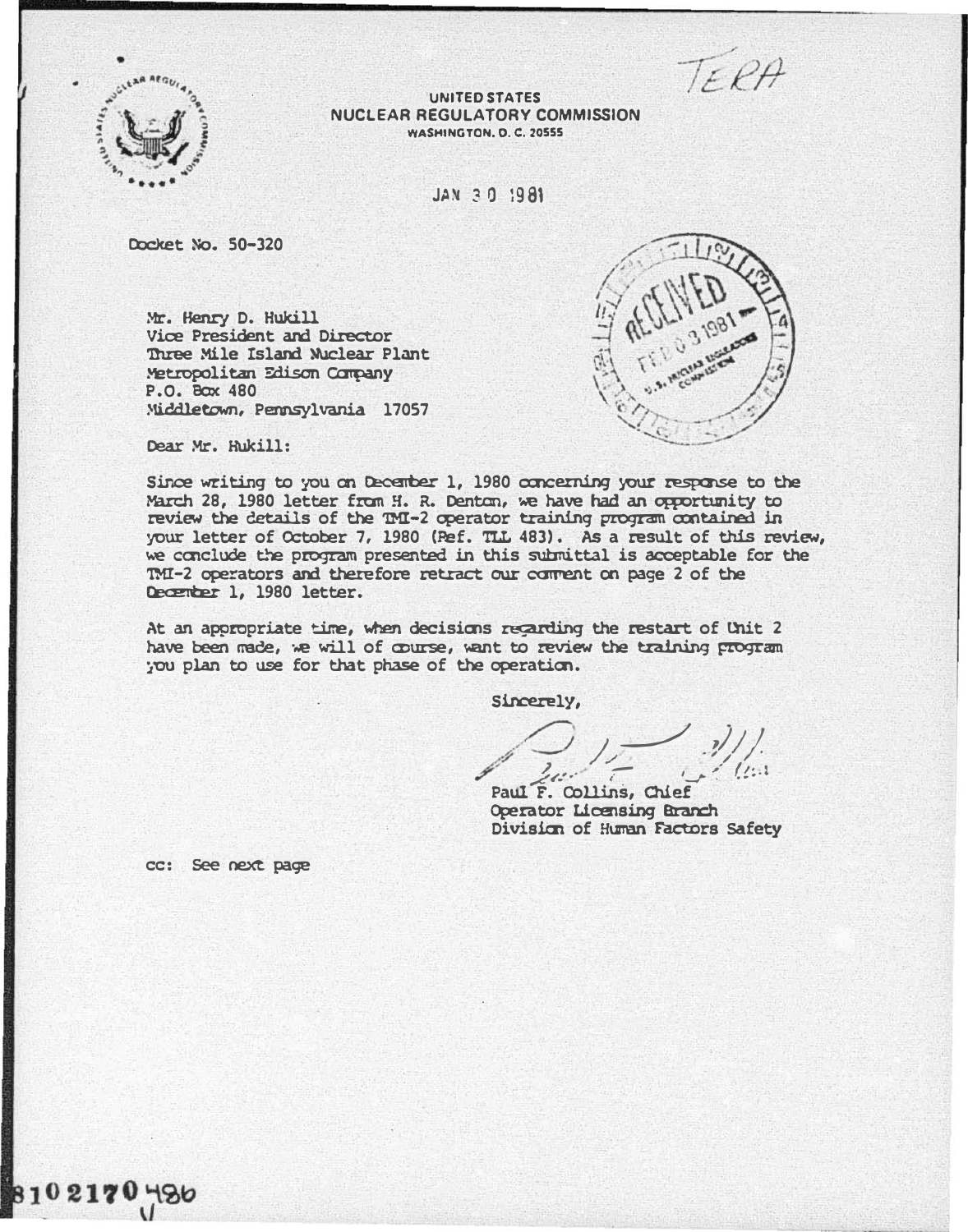Metropolitan Edison Company

Mr. Marvin I. Lewis 6504 Bradford Terrace Philadelphia, Pennsylvania 19149

Walter W. Cohen, Consumer Advocate Department of Justice Strawberry Square, 14th Floor Harrisburg, Pennsylvania 17127

Robert L. Knupp, Esq. Assistant Solicitor **Knupp and Andrews** P. O. Box P 407 N. Front Street Harrisburg, Pennsylvania 17108

John E. Minnich, Chairman Dauphin Co. Board of Commissioners Dauphin County Courthouse Front and Market Streets Harrisburg, Pennsylvania 17101

\* Atomic Safety and Licensing Appeal Board U.S. Nuclear Regulatory Commission Washington, O. C. 20555

\* Atomic Safety and Licensing Board Fanel U.S. Nuclear Regulatory Commission Washington, O. C. 20555

\* Docketing and Service Section U.S. Nuclear Regulatory Commission Washington, O. C. 20555

Robert O. Pollard 609 Montpelier Street Baltimore, Maryland 21218

**Chauncey Kepford** Judith H. Johnsrud Environmental Coalition on Nuclear Power 433 Orlando Avenue State College, Pennsylvania 16801

Ms. Frieda Berryhill, Chairman Coalition for Nuclear Power Plant Postponement 2610 Grendon Drive Wilmington, Delaware 19808

Mrs. Rhoda O. Carr 1402 Marene Drive Harrisburg, Pennsylvania 17109

Dr. Walter H. Jordan 881 W. Outer Drive Oak Ridge, Tennessee 37830

Dr. Linda W. Little 5000 Hermitage Drive Raleigh, North Carolina 27612

Holly S. Keck Anti-Nuclear Group Representing York 245 W. Philadelphia Street York, Pennsylvania 17404

John Levin, Esq. Pennsylvania Public Utilities Comm. **Box 3265** Harrisburg, Pennsylvania 17120

Jordan D. Cunningham, Esq. Fox, Farr and Cunningham 2320 North 2nd Street Harrisburg, Pennsylvania 7110

Theodore A. Adler, Esq. WIDOFF REAGER SELKOWITZ & ADLER P. O. Box 1547 Harrisburg, Pennsylvania 17105

Ms. Marjorie M. Aamodt R.D. #5 Coatesville, Pennsylvania 19320

Ms. Karen Sheldon Sheldon, Harmon & Weiss 1725 I Street, N.W. - Suite 506 Washington, O. C. 2000;

Earl B. Hoffman Dauphin County Commiss.oner Dauphin County Courthcuse Front and Market Stre.ts Harrisburg, Pennsylvaiia 17:01

Ms. Ellen R. Weiss, .sq. Sheldon, Harmon & Weiss 1725 I Street, N.W. Suite 506 Washington, D. C. 20006

Mr. Steven S. Sholly 304 South 'Market Street Mechanicsburg, Pennsylvania 17055

 $-1 -$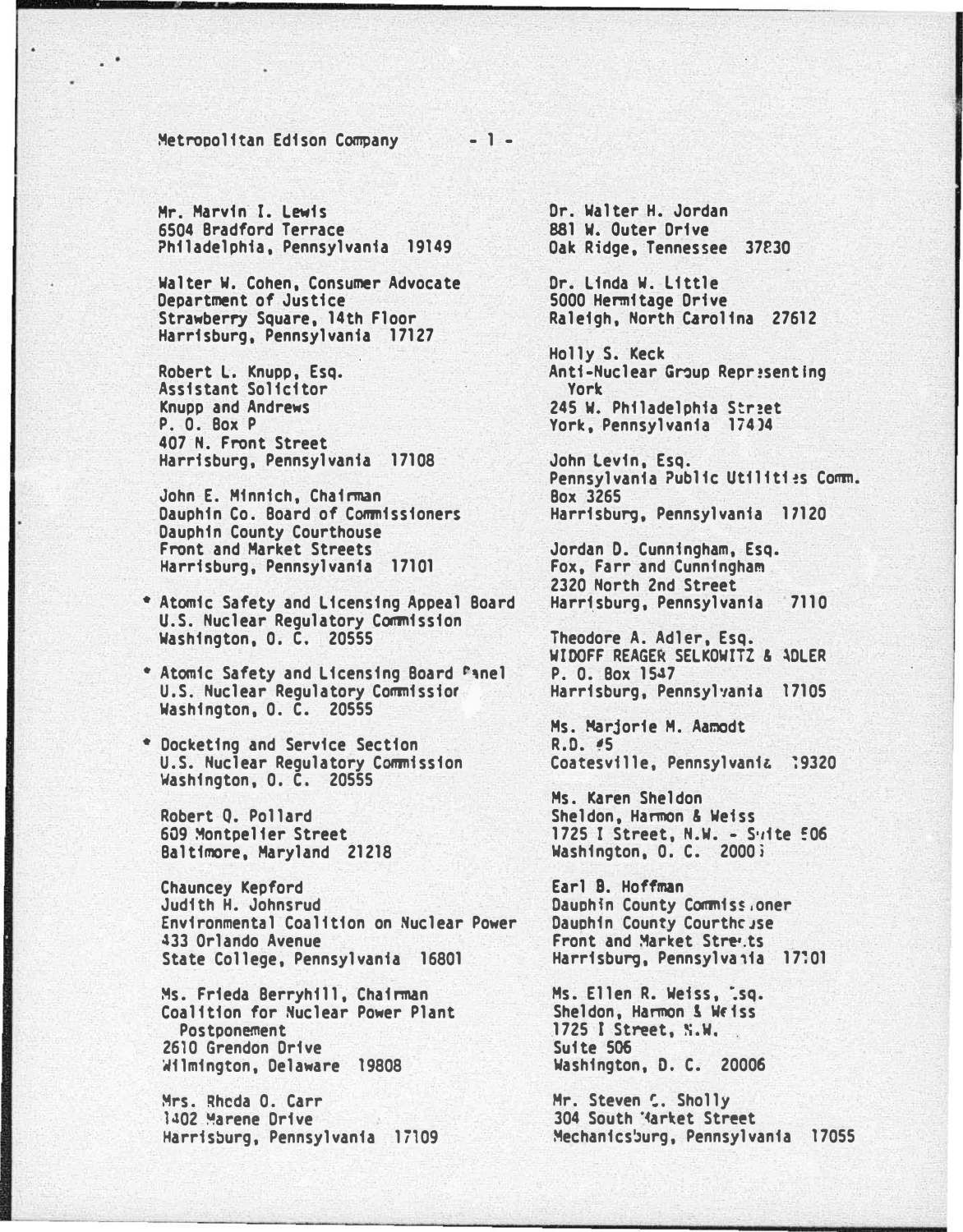## Metropolitan Edison Company - 2 -

Mr. Thomas Gerusky Bureau of Radiation Protection Department of Environmental Resources P. D. Box 2063 Harrisburg, Pennsylvania 17120

Mr. G. P. Mfller Hr. R. F. Wilson Hr. J. J. Barton Metropolitan Edison Company P. 0. Box 480 Middletown, Pennsylvania 17057

G. F. Trowbridge, Esq. Shaw, Pittman, Potts & Trowbridge 1800 M Street, �.w. Washington, D. C. 20036

Mr. E. G. Wallace licensing Manager G?U Service Corporation 100 Interpace Parkway Parsippany, New Jersey 07054

· �r. �. W. Conrad Vice President, Generation Pennsylvania Electric Company 1007 Broad Street Johnstown, Pennsylvania 15907

Miss Mary V. Southard, Chairperson Citizens for a Safe Environment P. 0. Box 405 Harrisburg, Pennsylvania 17108

Government Publications Section State Library of Pennsylvania Box 1601 (Education Building) Harrisburg, Pennsylvania 17126

Mr. David 0. Maxwell, Chainman Board of Supervisors londonderry Township RFD�l - Geyers Church Raod �tddletown, Pennsylvania 17057

U. S. Environmental Protection Agency Region III Office ATTN: EIS COORDINATOR Curtis Building (Sixth Floor) 6th and �alnut Streets Philadeiphia, Pennsylvania 19106

Mr. J. G. Herbein Dfrec:or, Nuclear Assurance Metropolitan Edison Company P. O. Box 480 �iddletown, ?A 17057

Ms. Jane Lee R.D. 3, Box 3521 Etters, Pennsylvania 17319

Karin W. Carter, Esq. 505 Executive House P. 0. Box 2357 Harrisburg, Pennsylvania 17120

Honorable Hark Cohen 512 0-3 Main Capital Building Harrisburg, Pennsylvania 17120

Dauphin County Office Emergency **Preparedness** Court House, Room 7 Front & Market Streets Harrisburg, Pennsylvania 17101

Department of Environmental Resources ATTN: Director, Office of Radiological Health P. 0. Box 2063 Harrisburg, Pennsylvania 17105

Director, Criteria and Standards Division Office of Radiation Proqrams (ANR-460) U. S. Environmental Protection Agency �ashfngton, 0. c. 20460

Mr. Robert B. Bor:um Babcock & Wilcox Nuclear Power Generation Division Suite 420, 7735 Old Georgetown Road Bethesda, Maryland 20014

\* Ivan W. Smith, Esq. Atomic Safety & Licensing Board Panel U.S. Nuclear Regulatory Commission Washington, D. C. 20555

Ms. Kathy McCaughfn Three Mile Island Alert, Inc. 23 South 21st street Harrisburg, Pennsylvania 17104

Hr. L. w. Harding Supervisor of Licensing Metropolitan Edison Company P. 0. Box 480 Middletown, Pennsylvania 17057